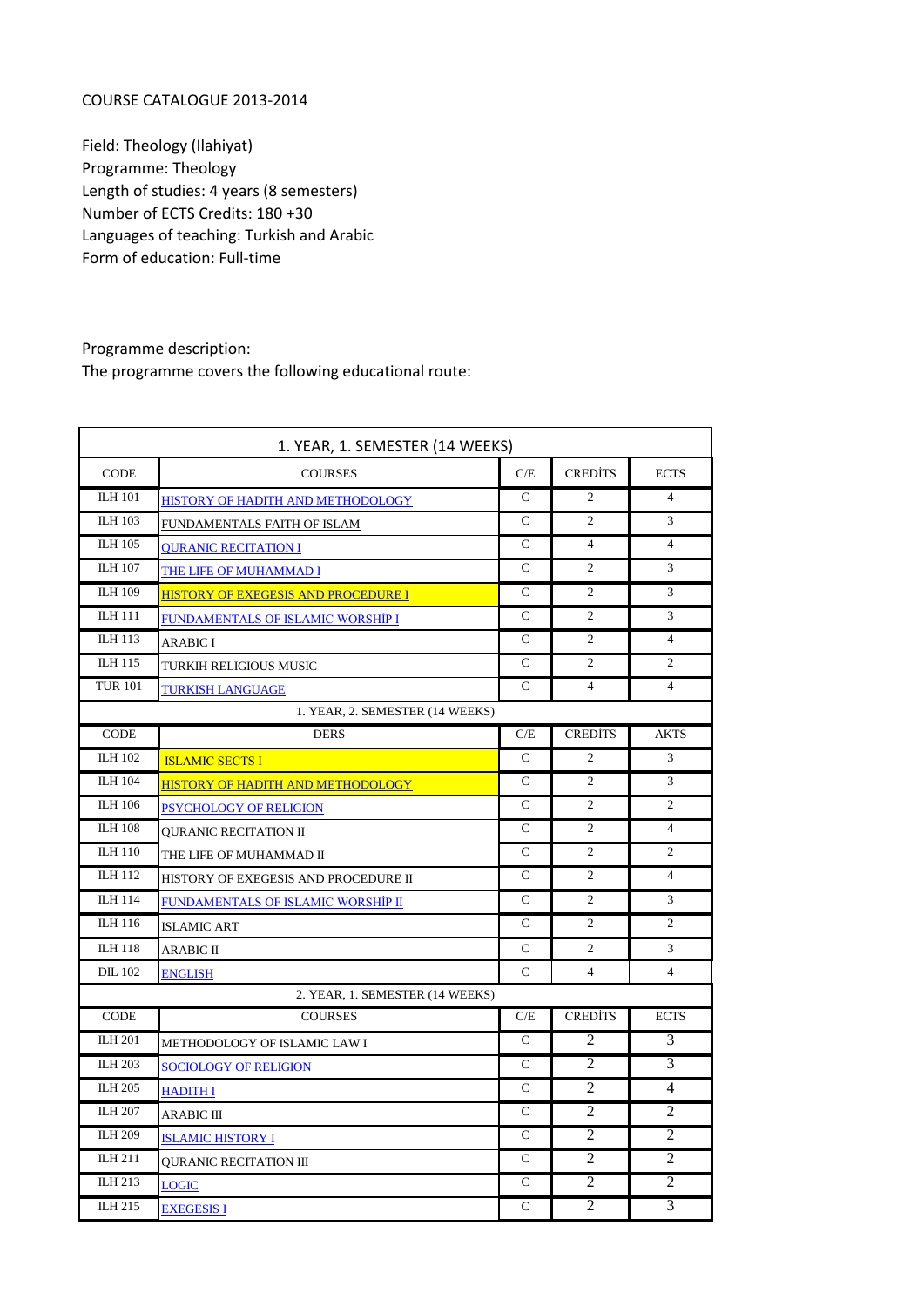| ILH 217        | <b>ISLAMIC SECTS II</b>                                  | C             | 2                   | 3                   |
|----------------|----------------------------------------------------------|---------------|---------------------|---------------------|
| ILH 219        | TURKISH ISLAMIC LITERATURE                               | C             | 2                   | $\overline{2}$      |
| <b>ATA 201</b> | PRINC.OF ATATÜRK AND HISTORY OF TURK. REVOLUTIOI         | C             | 4                   | 4                   |
|                | 2. YEAR, 2. SEMESTER (14 WEEKS)                          |               |                     |                     |
| <b>CODE</b>    | <b>COURSES</b>                                           | C/E           | <b>CREDITS</b>      | <b>ECTS</b>         |
| <b>ILH 202</b> | ARABIC IV                                                | $\mathcal{C}$ | 2                   | 2                   |
| <b>ILH 204</b> | <b>EXEGESIS II</b>                                       | $\mathsf{C}$  | $\overline{2}$      | 3                   |
| <b>ILH 206</b> | <b>RELIGION EDUCATION</b>                                | C             | 2                   | 2                   |
| <b>ILH 208</b> | <b>HADITH II</b>                                         | $\mathsf{C}$  | 2                   | 3                   |
| <b>ILH 210</b> | METHODOLOGY OF ISLAMIC LAW II                            | C             | 2                   | 3                   |
| ILH 212        | <b>ISLAMIC CIVILISATION</b>                              | $\mathsf{C}$  | 2                   | 2                   |
| <b>ILH 214</b> | <b>ISLAMIC THEOLOGY I</b>                                | $\mathcal{C}$ | 2                   | 3                   |
| ILH 216        | <b>QURANIC RECITATION IV</b>                             | C             | $\overline{2}$      | 3                   |
| ILH 218        | ISLAMIC HISTORY II                                       | C             | 2                   | 2                   |
| <b>ILH 220</b> | <b>ISLAMIC SUFISM I</b>                                  | $\mathcal{C}$ | $\overline{2}$      | 2                   |
| <b>ILH 222</b> | HISTORY OF RELIGION I                                    | C             | 2                   | 2                   |
|                | ÜNİVERSİTE ORTAK SEÇMELİ DERSİ                           | C             | 2                   | 3                   |
|                | 3. YEAR, 1. SEMESTER (14 WEEKS)                          |               |                     |                     |
| CODE           | <b>COURSES</b>                                           | C/E           | <b>CREDITS</b>      | <b>ECTS</b>         |
| <b>ILH 301</b> | <b>HISTORY OF RELIGION II</b>                            | $\mathcal{C}$ | 2                   | 2                   |
| ILH 303        | <b>ISLAMIC LAW I</b>                                     | C             | 2                   | 2                   |
| <b>ILH 305</b> | <b>EXEGESIS III</b>                                      | $\mathcal{C}$ | $\overline{2}$      | $\overline{2}$      |
| <b>ILH 307</b> | <b>QURANIC RECITATION V</b>                              | C             | 2                   | 2                   |
| <b>ILH 309</b> | ISLAMIC THEOLOGY II                                      | C             | $\overline{2}$      | 2                   |
| ILH 311        | <b>ISLAMIC SUFISM II</b>                                 | C             | 2                   | 2                   |
| ILH 313        | HADITH III                                               | C             | 2                   | 2                   |
| ILH 315        | <b>ARABIC V</b>                                          | C             | 2                   | 2                   |
|                | ELECTIVE I                                               | Е             | $\overline{2}$      | 3                   |
|                | ELECTIVE II                                              | E             | 2                   | 3                   |
|                | ELECTIVE III                                             | E             | $\mathbf{z}$        | 4                   |
|                | <b>ELECTIVE IV</b>                                       | E             | $\overline{2}$      | 4                   |
|                | 3. YEAR, 1. SEMESTER ELECTIVE COURSES                    |               |                     |                     |
| <b>CODE</b>    | <b>COURSES</b>                                           | C/E           | <b>CREDITS</b>      | <b>ECTS</b>         |
| <b>BIL 302</b> | <b>BASIC INFORMATION TECHNOLOGY</b>                      | E             | $\overline{c}$      | 3                   |
| <b>ILH 317</b> | <b>ETHICAL HADITHS</b>                                   | E             | 2                   | 3                   |
| <b>ILH 319</b> | <b>ARABIC TURKISH TRANSLATION TECHNIQUES</b>             | E             | 2                   | 3                   |
| <b>ILH 321</b> | <b>RELIGION AND COMMUNICATION</b>                        | E             | $\overline{2}$      | 3                   |
| <b>ILH 323</b> | <b>MORAL ETHICS</b>                                      | E             | 2                   | 3                   |
| <b>ILH 325</b> | <b>INTRODUCTION TO PERSIAN</b>                           | E             | 2                   | 3                   |
| <b>ILH 327</b> | <b>GENERAL RULES OF FIQH</b>                             | E             | 2                   | 3                   |
| <b>ILH 329</b> | <b>CALLIGRAPHY</b>                                       | E             | $\overline{c}$      | 3                   |
| <b>ILH 331</b> | HZ. PEYGAMBER DÖN. SOS. HAY.                             | E             | $\overline{c}$      | 3                   |
| <b>ILH 333</b> | EARLY PERIOD QURANIC EXEGETICAL TEXTS                    | E             | 2                   | 3                   |
| <b>ILH 335</b> | SCIENTIFIC EXEGESIS OF THE QUR'AN \\ 'ILMÎ TAFSIR        | E             | 2                   | 3                   |
| <b>ILH 337</b> | THE HADITHS SOURCES OF ISLAMIC BELIEF                    | Е             | 2                   | 3                   |
| <b>ILH 339</b> | <b>HISTORY OF ISLAMIC LAW</b>                            | E             | $\overline{2}$      | $\overline{4}$<br>4 |
| <b>ILH 341</b> | INTRODUCTION TO THE HISTORY OF ISLAMIC SECTS             | E<br>E        | $\overline{c}$<br>2 |                     |
| <b>ILH 343</b> | <u>TEXTS FROM ARABIC LITERATURE İN THE CLASSİC PERİQ</u> |               |                     | 4                   |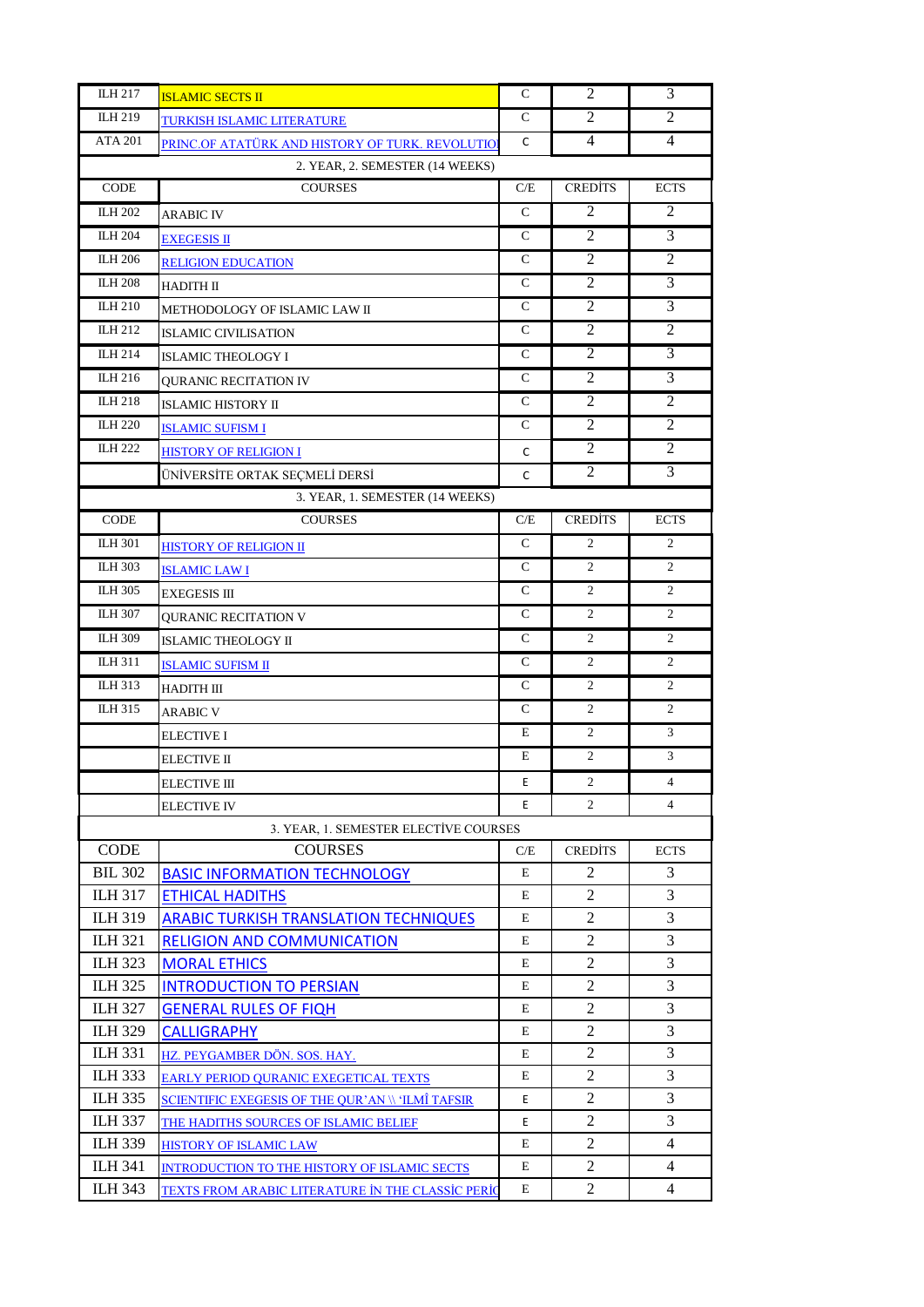| <b>ILH 345</b> | THE CLASSICAL FIQH TEXTS                    | E             | 2                | 4                   |
|----------------|---------------------------------------------|---------------|------------------|---------------------|
| <b>ILH 347</b> | <b>HISTORY OF QURAN</b>                     | E             | 2                | 4                   |
| <b>ILH 349</b> | <b>MAJOR THEMES OF THE QURAN</b>            | E             | $\overline{2}$   | 4                   |
| <b>ILH 351</b> | <b>CONCEPTS OF ISLAMIC LAW IN QURAN</b>     | E             | $\overline{2}$   | 4                   |
| <b>ILH 353</b> | <b>HISTORY OF LOGIC</b>                     | Е             | 2                | 4                   |
| <b>ILH 355</b> | <b>TEXT READINGS ON MODERN PHILOSOPHY</b>   | E             | $\overline{c}$   | 4                   |
| <b>ILH 357</b> | RHYTMS OF TURKISH RELIGIOUS MUSIC           | E             | 2                | $\overline{4}$      |
| <b>ILH 359</b> | TURKISH SUFI CULTURE                        | E             | 2                | 4                   |
|                | 3. YEAR, 2. SEMESTER (14 WEEKS)             |               |                  |                     |
| <b>CODE</b>    | <b>COURSES</b>                              | C/E           | <b>CREDITS</b>   | <b>ECTS</b>         |
| <b>ILH 304</b> | ISLAMIC PHILOSOPHY I                        | $\mathsf{C}$  | 2                | $\overline{2}$      |
| <b>ILH 306</b> | <b>EXEGESIS IV</b>                          | $\mathsf{C}$  | $\overline{2}$   | 3                   |
| <b>ILH 308</b> | <b>OURANIC RECITATION VI</b>                | $\mathsf{C}$  | $\overline{2}$   | $\overline{2}$      |
| <b>ILH 310</b> | ISLAMIC THEOLOGY III                        | $\mathcal{C}$ | $\overline{c}$   | $\mathbf{2}$        |
| <b>ILH 312</b> | <b>ARABIC VI</b>                            | $\mathsf{C}$  | 2                | 2                   |
| <b>ILH 314</b> |                                             | $\mathsf{C}$  | 2                | $\overline{2}$      |
| <b>ILH 316</b> | <b>HADITH IV</b>                            | $\mathsf{C}$  | $\overline{2}$   | $\overline{c}$      |
|                | <b>ISLAMIC LAW II</b>                       | E             | $\overline{2}$   | 4                   |
|                | <b>ELECTIVE I</b>                           |               |                  |                     |
|                | <b>ELECTIVE II</b>                          | Е             | $\overline{c}$   | 4<br>$\overline{4}$ |
|                | <b>ELECTIVE III</b>                         | E             | $\overline{2}$   |                     |
|                | ELECTIVE IV                                 | E             | 2                | 3                   |
|                | 3. YEAR, 2. SEMESTER ELECTIVE COURSES       |               |                  |                     |
| <b>CODE</b>    | <b>COURSES</b>                              | C/E           | <b>CREDITS</b>   | <b>ECTS</b>         |
| <b>ILH 318</b> | <b>LEGAL CONTENT OF QORAN</b>               | E             | 2                | 3                   |
| <b>ILH 320</b> | <b>ARABIC CLASSICAL SELECTED TEXTS</b>      | E             | 2                | 3                   |
| <b>ILH 322</b> | CONTEMPORARY PROBLEMS OF ETHICAL PHILOSOPHY | E             | $\overline{2}$   | 3                   |
| <b>ILH 324</b> | LITERARY-RELIGION RELATIONS                 | E             | $\overline{2}$   | 3                   |
| <b>ILH 326</b> | <b>PERSIAN</b>                              | E             | $\boldsymbol{2}$ | 3                   |
| <b>ILH 328</b> | <b>COMTEMPORARY PROBLEMS OF PHILOSOPHY</b>  | E             | 2                | 3                   |
| <b>ILH 330</b> | <b>SHIISM IN THE TODAY</b>                  | E             | 2                | 3                   |
| <b>ILH 332</b> | CONTEMPORARY PROBLEMS OF ETHICAL PHILOSOPHY | E             | $\overline{2}$   | 4                   |
| <b>ILH 334</b> | <b>ART OF QURANIC RECITATION I</b>          | E             | 2                | 4                   |
| ILH 336        | CONTEMPORARY READINGS ON HADITH AND SUNNA   | E             | 2                | 4                   |
| <b>ILH 338</b> | <b>HISTORY OF ISLAMIC EDUCATION</b>         | E             | 2                | 4                   |
| <b>ILH 340</b> | HISTORY OF SCIENCE IN ISLAM                 | E             | 2                | $\overline{4}$      |
| <b>ILH 342</b> | CLASSICAL ISLAMIC LEGAL METHODOLOGY TEXTS   | Е             | $\overline{c}$   | 4                   |
| <b>ILH 344</b> | <b>THEMATIC EXEGESIS</b>                    | E             | 2                | 4                   |
| <b>ILH 346</b> | <b>METHODS OF OURANIC TRANSLATION</b>       | Е             | 2                | 4                   |
| <b>ILH 348</b> | <b>LOGIC TEXTS</b>                          | E             | 2                | $\overline{4}$      |
|                | TEXTS FROM ARABIC LITERATURE IN THE MODERN  |               |                  |                     |
| <b>ILH 350</b> | <b>PERIOD</b>                               | Е             | $\overline{c}$   | 4                   |
| <b>ILH 352</b> | THE LIFE OF MUHAMMAD II                     | E             | 2                | 4                   |
| <b>ILH 354</b> | <b>READINGS OF SUNAN AL-TIRMIZI</b>         | Е             | 2                | 4                   |
| <b>ILH 356</b> | HISTORICAL AND CULTURAL ALEVISIM            | E             | 2                | 4                   |
| <b>ILH 358</b> | THE ART OF TURKISH CALLIGRAPHY              | E             | 2                | 4                   |
| <b>ILH 360</b> | TURKISH SUFI LITERATURE                     | E             | 2                | 4                   |
| <b>ILH 362</b> | RECENT PERIOD QURANIC EXEGETICAL TEXT       | E             | 2                | 4                   |
|                | 4. YEAR, 1. SEMESTER (14 WEEKS)             |               |                  |                     |
| <b>CODE</b>    | <b>COURSES</b>                              | C/E           | <b>CREDITS</b>   | <b>ECTS</b>         |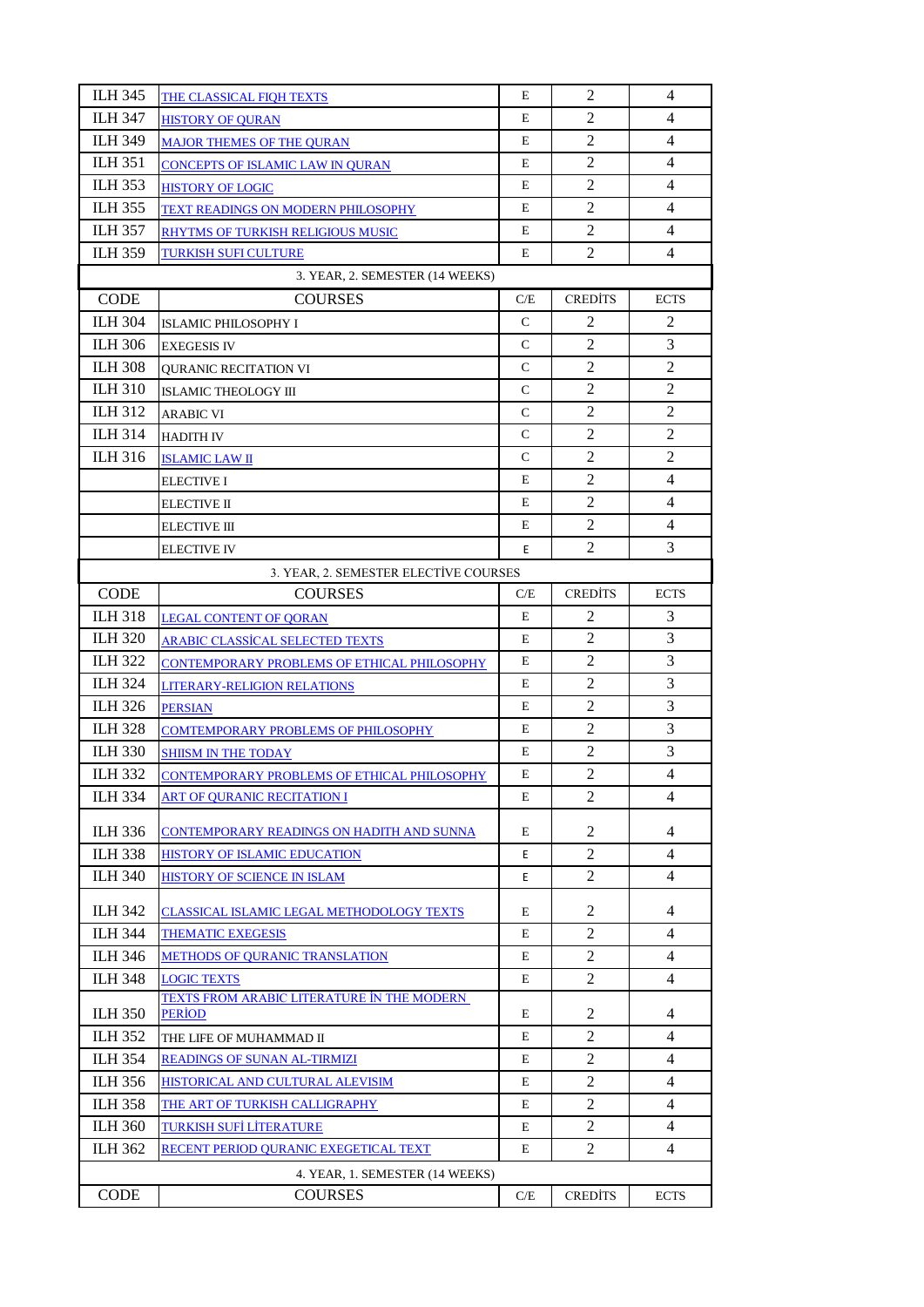| <b>ILH 401</b> | <b>EXEGESIS V</b>                                 | C             | $\overline{2}$ | 2              |
|----------------|---------------------------------------------------|---------------|----------------|----------------|
| <b>ILH 403</b> | <b>HADITH V</b>                                   | $\mathsf{C}$  | 2              | 2              |
| <b>ILH 405</b> | <b>ISLAMIC LAW III</b>                            | C             | $\mathfrak{2}$ | $\overline{2}$ |
| <b>ILH 407</b> | SLAMİC PHİLOSOPHY II                              | $\mathcal{C}$ | $\overline{2}$ | $\overline{c}$ |
| <b>ILH 409</b> | <b>OURANIC RECITATION VII</b>                     | C             | $\overline{2}$ | 2              |
| <b>ILH 411</b> | <b>BİTİRME ÖDEVİ</b>                              | $\mathsf{C}$  | $\overline{2}$ | $\overline{2}$ |
| <b>ILH 413</b> | <b>ARABIC VII</b>                                 | C             | 2              | 2              |
| <b>ILH 415</b> | <b>INTRODUCTION TO PHILOSOPHY</b>                 | C             | $\overline{2}$ | $\overline{2}$ |
| <b>ILH 417</b> | <b>OTTOMAN TURKISH</b>                            | $\mathcal{C}$ | $\overline{2}$ | $\overline{2}$ |
|                | <b>ELECTIVE I</b>                                 | E             | $\mathfrak{2}$ | 3              |
|                | <b>ELECTIVE II</b>                                | E             | $\overline{2}$ | 3              |
|                | <b>ELECTIVE III</b>                               | E             | 2              | 3              |
|                | ÜNİVERSİTE ORTAK SEÇMELİ DERSİ                    | E             | $\overline{2}$ | 3              |
|                | 4. YEAR, 1. SEMESTER ELECTIVE COURSES             |               |                |                |
| <b>CODE</b>    | <b>COURSES</b>                                    | C/E           | <b>CREDITS</b> | <b>ECTS</b>    |
| <b>ILH 419</b> | <b>ARABIC LANGUAGE AND LITERATURE</b>             | E             | 2              | 3              |
| <b>ILH 421</b> | RHETORIC OF ARABIC LANGUAGE I                     | E             | $\overline{c}$ | 3              |
| <b>ILH 423</b> | <b>CONTEMPORARY MUSLIM THINKERS</b>               | E             | $\overline{2}$ | 3              |
| <b>ILH 425</b> | <b>ENVIRONMENT AND RELIGION</b>                   | E             | $\overline{2}$ | 3              |
| <b>ILH 427</b> | POLITICS OF RELIGIOUS EDUCATION                   | E             | 2              | 3              |
| <b>ILH 429</b> | <b>RELATIONS OF RELIGION AND STATE</b>            | E             | 2              | 3              |
| <b>ILH 431</b> | PERSIAN HISTORICAL TEXTS                          | E             | $\mathfrak{2}$ | 3              |
| <b>ILH 433</b> | <b>FIQH AND ECONOMY</b>                           | E             | 2              | 3              |
|                | PHYSICAL AND MORAL CHARACTERISTICS (SHAMAAIL)     |               |                |                |
| <b>ILH 435</b> | OF P                                              | E             | $\overline{c}$ | 3              |
| <b>ILH 437</b> | <b>SUMMARY EXEGESIS</b>                           | E             | 2              | 3              |
| <b>ILH 439</b> | <b>TEXTS OF ISLAMIC MORAL PHILOSOPHY</b>          | E             | $\mathfrak{2}$ | 3              |
| <b>ILH 441</b> | <b>ISLAMIC THOUGHT</b>                            | E             | 2              | 3              |
| <b>ILH 443</b> | TEXT READING OF ISLAMIC PHILOSOPHY                | E             | $\overline{2}$ | 3              |
| <b>ILH 445</b> | <b>IJTIHAD THOUGHT IN ISLAMIC LAW METHODOLOGY</b> | E             | 2              | 4              |
| <b>ILH 447</b> | <b>ISLAMIC HERITANCE LAW</b>                      | ${\bf E}$     | $\overline{2}$ | 3              |
|                | SPECIAL INSTRUCTION METHODS IN OURTANIC           |               |                |                |
| <b>ILH 449</b> | <b>COURSES</b>                                    | E             | $\overline{c}$ | 3              |
| <b>ILH 451</b> | <b>READING QURAN</b>                              | E             | 2              | 3              |
| <b>ILH 453</b> | <b>QURANIC INJUNCTIONS AND MODERN LAW</b>         | E             | 2              | 3              |
| <b>ILH 455</b> | TEXTUAL ANALYSIS OF QURAN I                       | E             | $\overline{c}$ | 3              |
| <b>ILH 457</b> | <b>SUPERSTITIOUS BELIEF IN THE CULTURE</b>        | E             | 2              | 3              |
| <b>ILH 459</b> | THE LOGIC AND ISLAMIC DISCIPLINES                 | E             | $\overline{c}$ | 3              |
| <b>ILH 461</b> | <b>MEDIA ARABIC</b>                               | E             | $\overline{2}$ | 3              |
| ILH 463        | HADITH STUDIES IN MODERN PERIOD                   | E             | 2              | 3              |
| <b>ILH 465</b> | <b>CONTEMPORARY KALAMIC PROBLEMS</b>              | Е             | $\overline{2}$ | 3              |
| <b>ILH 467</b> | <b>COMPARATIVE HISTORY OF RELIGIONS</b>           | E             | 2              | 3              |
| <b>ILH 469</b> | THE POETRY (DIVAN) OF NIYAZI MISRI                | E             | $\overline{2}$ | 3              |
| <b>ILH 471</b> | <b>QURANIC INJUNCTIONS AND MODERN LAW</b>         | E             | $\overline{2}$ | 3              |
| <b>ILH 473</b> | <b>TEXTS OF METHODOLOGY OF EXEGESIS</b>           | E             | 2              | 3              |
| <b>ILH 475</b> | TURKISH DECORATIVE ART                            | E             | $\overline{2}$ | 3              |
| <b>ILH 477</b> | MATURIDISM ON THE TURKISH-ISLAMIC TRADITION       | E             | 2              | 3              |
| <b>ILH 479</b> | <b>RELIGIOUS MOVEMENTS IN TURKEY</b>              | E             | $\overline{2}$ | 3              |
| <b>ILH 481</b> | ISLAMIC STUDIES IN EUROPEAN LANGUAGES I           | E             | $\overline{2}$ | 3              |
| <b>ILH 483</b> | <b>LIVING RELIGIONS OF WORLD</b>                  | E             | $\overline{c}$ | 3              |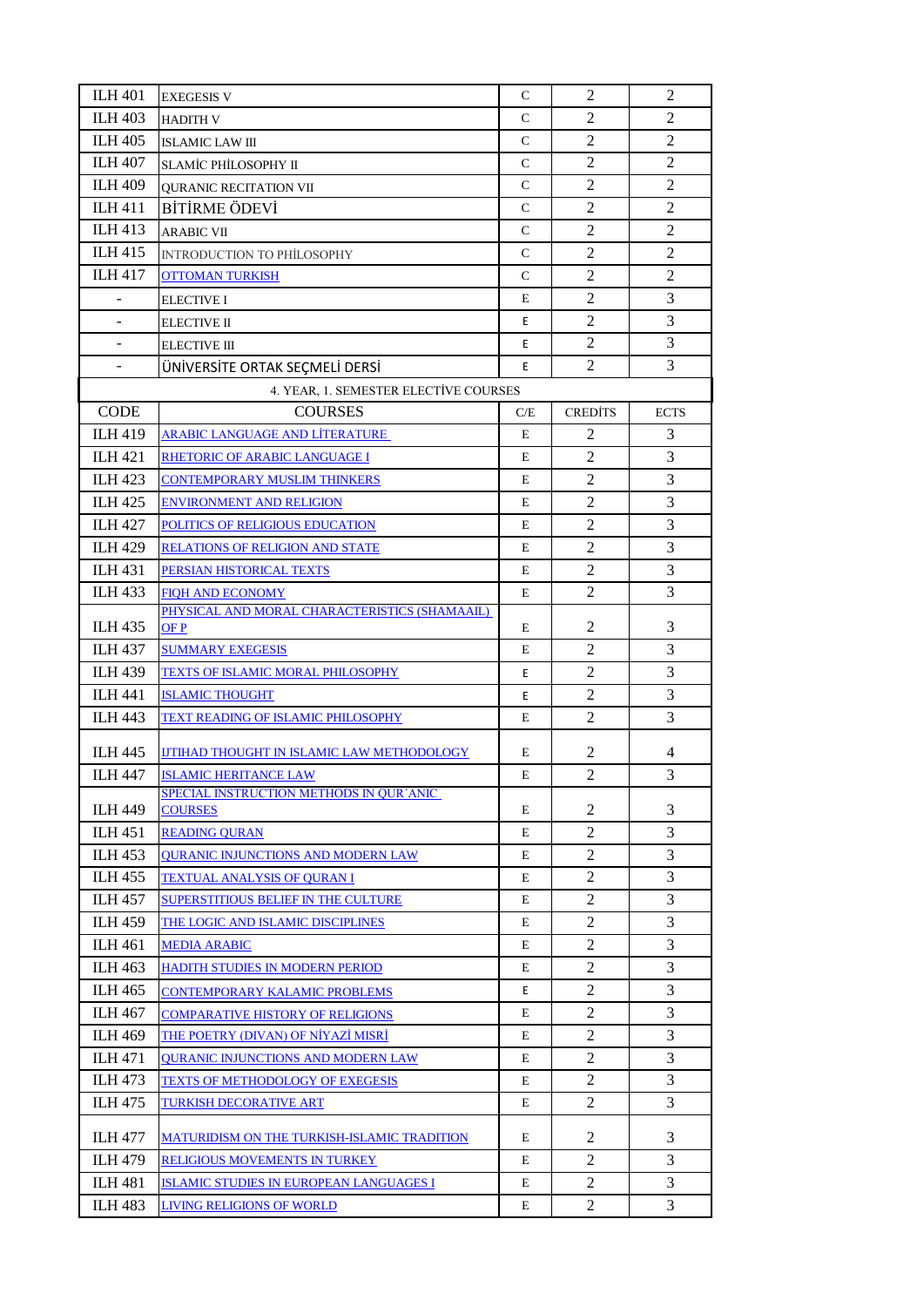| 4. YEAR, 2. SEMESTER (14 WEEKS) |                                               |               |                |                |
|---------------------------------|-----------------------------------------------|---------------|----------------|----------------|
| <b>CODE</b>                     | <b>COURSES</b>                                | C/E           | <b>CREDITS</b> | <b>ECTS</b>    |
| <b>ILH 402</b>                  | <b>ISLAMIC LAW IV</b>                         | $\mathcal{C}$ | 2              | 2              |
| <b>ILH 404</b>                  | PHYLOSOPHY OF RELIGION                        | C             | $\overline{2}$ | $\overline{2}$ |
| <b>ILH 406</b>                  | QURANIC RECITATION VIII                       | C             | $\overline{c}$ | 2              |
| <b>ILH 408</b>                  | <b>ARABIC VIII</b>                            | $\mathsf{C}$  | 2              | $\overline{2}$ |
| <b>ILH 410</b>                  | <b>EXEGESIS VI</b>                            | $\mathsf{C}$  | 2              | 2              |
| <b>ILH 412</b>                  | HADITH VI                                     | $\mathcal{C}$ | 2              | 2              |
| <b>ILH 414</b>                  | <b>ISLAMIC ETHICAL</b>                        | $\mathcal{C}$ | $\overline{2}$ | $\overline{2}$ |
|                                 | ELECTIVE I                                    | Е             | 2              | $\overline{4}$ |
| $\blacksquare$                  | <b>ELECTIVE II</b>                            | Ε             | $\overline{2}$ | 4              |
| $\blacksquare$                  | <b>ELECTIVE III</b>                           | Ε             | 2              | $\overline{4}$ |
| $\blacksquare$                  | <b>ELECTIVE IV</b>                            | E             | 2              | $\overline{4}$ |
|                                 | 4. YEAR, 2. SEMESTER ELECTIVE COURSES         |               |                |                |
| <b>CODE</b>                     | <b>COURSES</b>                                | C/E           | <b>CREDITS</b> | <b>ECTS</b>    |
| <b>ILH 416</b>                  | ARABIC TEXT ANALYSİS                          | E             | 2              | 4              |
| <b>ILH 418</b>                  | LITERARY ARTS IN ARABIC LANGUAGE              | Ε             | 2              | $\overline{4}$ |
| <b>ILH 420</b>                  | <b>RELATIONSHIP OF RELIGION AND SCIENCE</b>   | Ε             | 2              | 4              |
| <b>ILH 422</b>                  | <b>INTERREGIOUS DIALOGUE</b>                  | Ε             | 2              | 4              |
| <b>ILH 424</b>                  | PERSIAN LITERARY TEXTS                        | E             | $\overline{2}$ | 4              |
| <b>ILH 426</b>                  | <b>ALEVISM AND BEKTASHISM</b>                 | E             | $\overline{2}$ | 4              |
| <b>ILH 428</b>                  | CONTEMPORARY PHILOSOPHICAL MOVEMENTS          | E             | $\overline{2}$ | 4              |
| <b>ILH 430</b>                  | CONTEMPORARY PROBLEMS OF ISLAMIC LAW          | Ε             | $\overline{c}$ | 4              |
| <b>ILH 432</b>                  | <b>CONTEMPORARY HADITH PROBLEMS</b>           | E             | $\overline{2}$ | $\overline{4}$ |
| <b>ILH 434</b>                  | <b>HADITH CRITICISM</b>                       | E             | $\overline{2}$ | 4              |
| <b>ILH 436</b>                  | <b>PUBLIC RELATIONS</b>                       | Е             | 2              | 4              |
| <b>ILH 438</b>                  | <b>INTRODUCTION TO LAW</b>                    | E             | 2              | 4              |
| <b>ILH 440</b>                  | ISLAM, HUMAN RIGHTS AND DEMOCRACY             | E             | $\overline{2}$ | 4              |
| <b>ILH 442</b>                  | <b>KALAMIC EPISTEMOLGY</b>                    | E             | $\overline{2}$ | 4              |
| <b>ILH 444</b>                  | MODERN APPROACHES TO QURAN                    | E             | $\mathfrak{2}$ | $\overline{4}$ |
| <b>ILH 446</b>                  | PHILOLOGICAL EXEGESIS                         | Е             | 2              | 4              |
| <b>ILH 448</b>                  | <b>MELODIOUSLY READING QURAN</b>              | E             | 2              | 4              |
| <b>ILH 450</b>                  | MATURIDIT KALAM AND OTTOMAN SCHOLARS          | E             | 2              | 4              |
| <b>ILH 452</b>                  | <b>TEXTUAL ANALYSIS OF QURAN II</b>           | Ε             | 2              | 4              |
| <b>ILH 454</b>                  | <b>INTRODUCTION TO MODERN LOGIC</b>           | Е             | 2              | 4              |
| <b>ILH 456</b>                  | COMPARATIVE ISLAMIC AND WESTERN THOUGHT       | E             | 2              | $\overline{4}$ |
| <b>ILH 458</b>                  | COMMENTATORS IN THE OTTOMAN PERIOD            | Ε             | 2              | 4              |
| <b>ILH 460</b>                  | <b>LEADING SCHOLARS OF TAFSIR</b>             | E             | 2              | 4              |
| <b>ILH 462</b>                  | READINGS OF MUSLIM'S AL-JAMI AL-SAHIH         | Ε             | 2              | 4              |
| <b>ILH 464</b>                  | HISTORICAL METHOD AND CRITICISM               | Ε             | 2              | 4              |
| <b>ILH 466</b>                  | <b>SUFISM LITERATURE</b>                      | Ε             | 2              | 4              |
| <b>ILH 468</b>                  | HISTORY OF TURKISH THOUGHT                    | E             | 2              | 4              |
| <b>ILH 470</b>                  | <b>VOCATIONAL KNOWLEDGE &amp; APPLICATION</b> | E             | 2              | 3              |